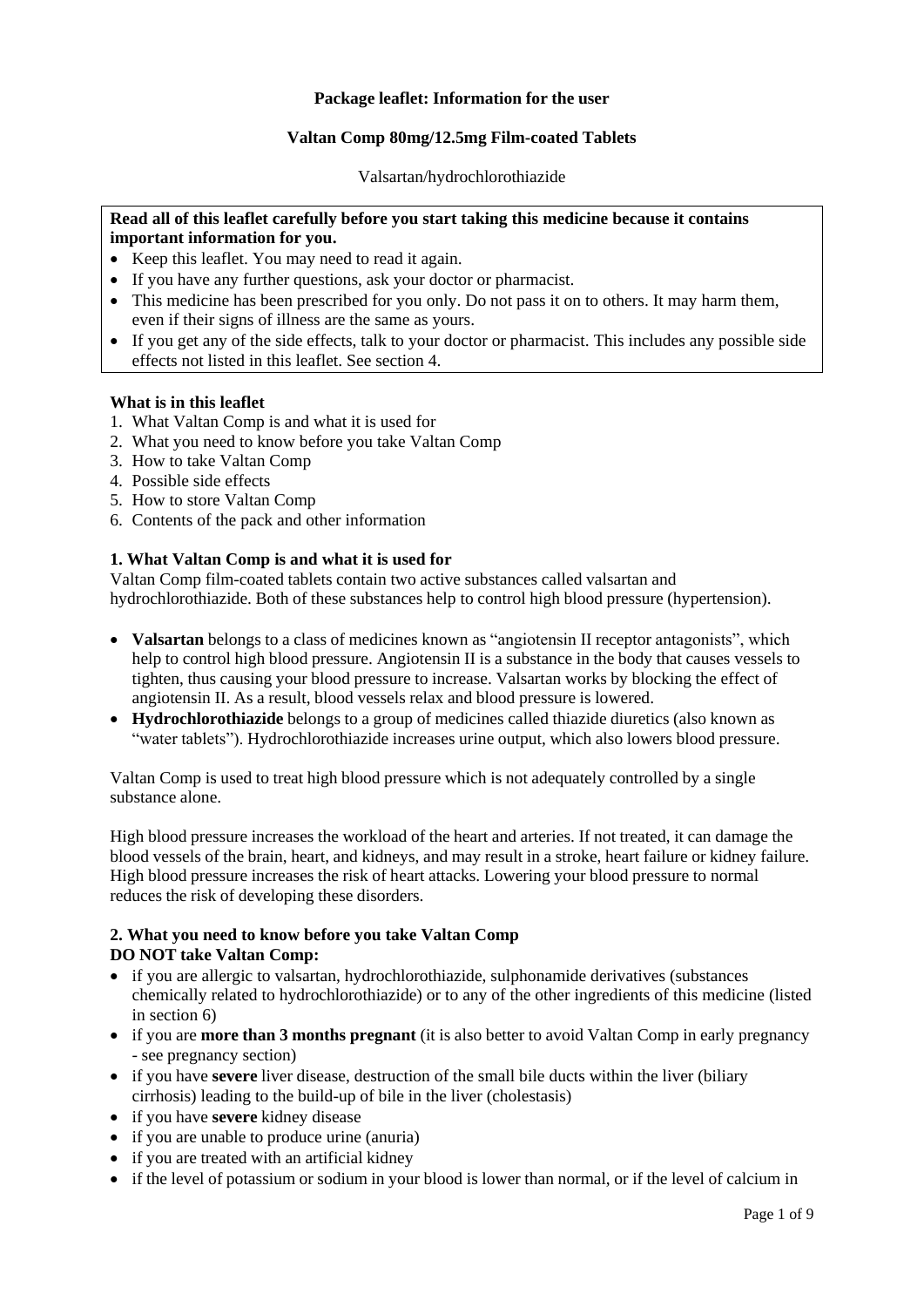your blood is higher than normal despite treatment

- if you have gout
- if you have diabetes or impaired kidney function and you are treated with a blood pressure lowering medicine containing aliskiren

## **If any of the above apply to you, do not take this medicine and speak to your doctor.**

### **Warnings and precautions**

Talk to your doctor or pharmacist before taking Valtan Comp

- if you are taking potassium-sparing medicines, potassium supplements, salt substitutes containing potassium or other medicines that increase the amount of potassium in your blood such as heparin. Your doctor may need to check the amount of potassium in your blood regularly.
- if you have low levels of potassium in your blood
- if you have diarrhoea or severe vomiting
- if you are taking high doses of water tablets (diuretics)
- if you have severe heart disease
- if you are suffering from heart failure or have experienced a heart attack. Follow your doctor's instruction for the starting dose carefully. Your doctor may also check your kidney function.
- if you suffer from a narrowing of the kidney artery
- if you have recently received a new kidney
- if you suffer from hyperaldosteronism. This is a disease in which your adrenal glands make too much of the hormone aldosterone. If this applies to you, the use of Valtan Comp is not recommended.
- if you have liver or kidney disease
- if you have ever experienced swelling of the tongue and face caused by an allergic reaction called angioedema when taking another drug (including ACE inhibitors), tell your doctor. If these symptoms occur when you are taking Valtan Comp, stop taking Valtan Comp immediately and never take it again. See also section 4, "Possible side effects".
- if you have fever, rash and joint pain, which may be signs of systemic lupus erythematosus (SLE, a so-called autoimmune disease)
- if you have diabetes, gout, high levels of cholesterol or triglycerides in your blood
- if you have had allergic reactions with the use of other blood pressure-lowering agents of this class (angiotensin II receptor antagonists) or if you have allergy or asthma
- if you experience a decrease in vision or eye pain. These could be symptoms of fluid accumulation in the vascular layer of the eye (choroidal effusion) or an increase of pressure in your eye and can happen within hours to weeks of taking Valtan Comp. This can lead to permanent vision loss, if not treated. If you earlier have had a penicillin or sulphonamide allergy you can be at higher risk of developing this.
- it may cause increased sensitivity of the skin to sun
- if you have had skin cancer or if you develop an unexpected skin lesion during the treatment. Treatment with hydrochlorothiazide, particularly long term use with high doses, may increase the risk of some types of skin and lip cancer (non-melanoma skin cancer). Protect your skin from sun exposure and UV rays while taking Valtan Comp.
- if you are taking any of the following medicines used to treat high blood pressure:
	- o an ACE-inhibitor (for example enalapril, lisinopril, ramipril), in particular if you have diabetes-related kidney problems.
	- o aliskiren
- if you experienced breathing or lung problems (including inflammation or fluid in the lungs) following hydrochlorothiazide intake in the past. If you develop any severe shortness of breath or difficulty breathing after taking Valtan Comp, seek medical attention immediately.

### **If any of these apply to you, talk to your doctor.**

Your doctor may check your kidney function, blood pressure, and the amount of electrolytes (e.g.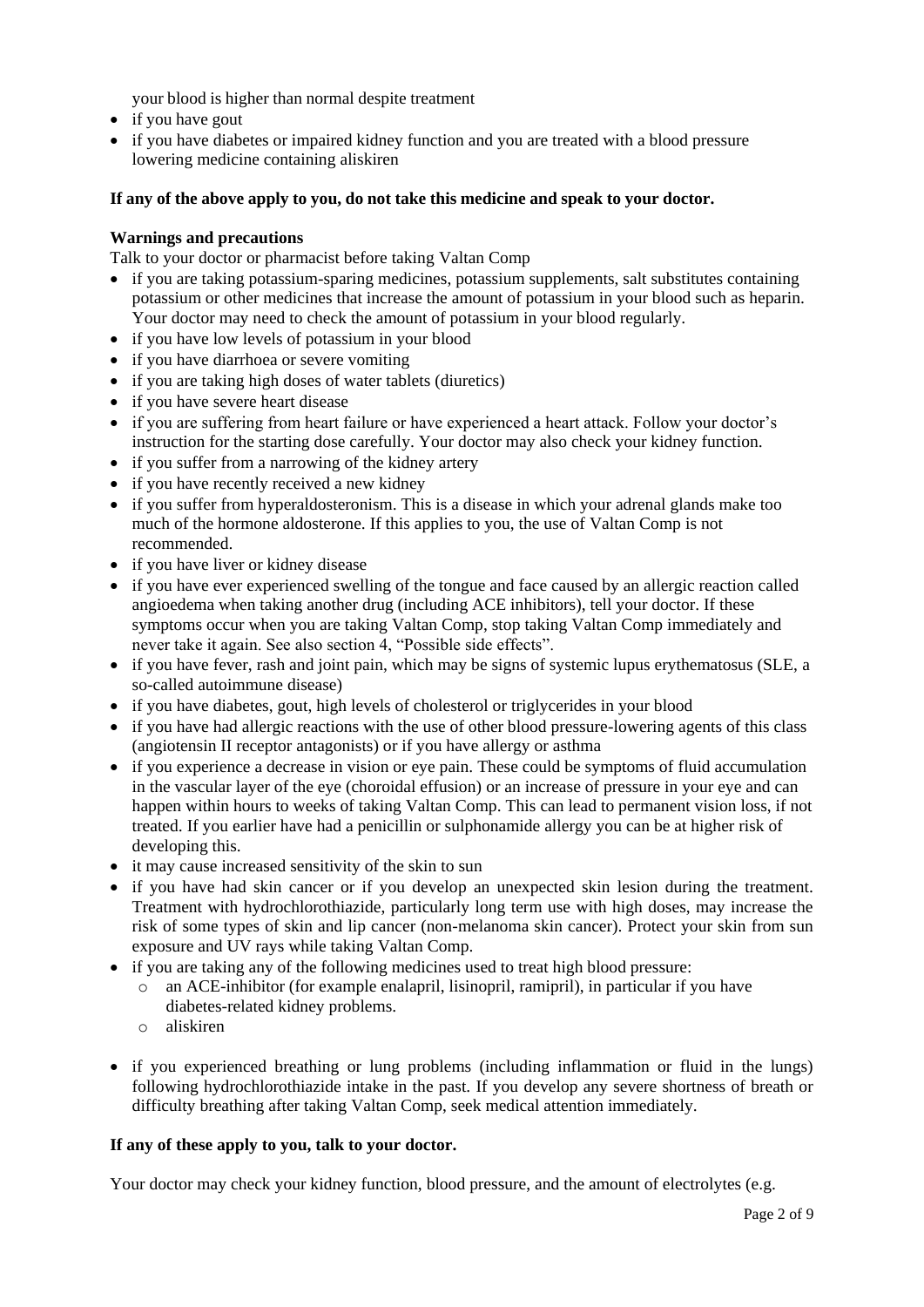potassium) in your blood at regular intervals.

See also information under the heading "Do not take Valtan Comp"

#### **Children and adolescents**

The use of Valtan Comp in children and adolescents (below the age of 18 years) is not recommended.

You must tell your doctor if you think you are (or might become) pregnant. Valtan Comp is not recommended in early pregnancy, and must not be taken if you are more than 3 months pregnant, as it may cause serious harm to your baby if used at that stage (see pregnancy section).

### **Other medicines and Valtan Comp**

Tell your doctor or pharmacist if you are taking, have recently taken or might take any other medicines.

The effect of the treatment can be influenced if Valtan Comp is taken together with certain other medicines. It may be necessary to change the dose, to take other precautions, or in some cases to stop taking one of the medicines. This especially applies to the following medicines:

- lithium, a medicine used to treat some types of psychiatric diseases
- medicines or substances that may increase the amount of potassium in your blood. These include potassium supplements or salt substitutes containing potassium, potassium sparing medicines and heparin.
- medicines that may reduce the amount of potassium in your blood, such as diuretics (water tablets), corticosteroids, laxatives, carbenoxolone, amphotericin or penicillin G
- some antibiotics (rifamycin group), a drug used to protect against transplant rejection (ciclosporin) or an antiretroviral drug used to treat HIV/AIDS infection (ritonavir). These drugs may increase the effect of Valtan Comp.
- medicines that may induce "torsades de pointes" (irregular heartbeat), such as antiarrhythmics (medicines used to treat heart problems) and some antipsychotics
- medicines that may reduce the amount of sodium in your blood, such as antidepressants, antipsychotics, antiepileptics
- medicines for the treatment of gout, such as allopurinol, probenecid, sulphinpyrazone
- therapeutic vitamin D and calcium supplements
- medicines for the treatment of diabetes (oral agents such as metformin or insulins)
- other medicines to lower your blood pressure including methyldopa, ACE inhibitors (such as enalapril, lisinopril, etc.) or aliskiren
- medicines to increase blood pressure, such as noradrenaline or adrenaline
- digoxin or other digitalis glycosides (medicines used to treat heart problems)
- medicines that may increase blood sugar levels, such as diazoxide or beta blockers
- cytotoxic medicines (used to treat cancer), such as methotrexate or cyclophosphamide pain killers such as non-steroidal anti-inflammatory agents (NSAIDs), including selective cyclooxygenase-2 inhibitors (Cox-2 inhibitors) and acetylsalicylic acid  $>$  3 g
- muscle relaxing medicines, such as tubocurarine
- anti-cholinergic medicines (medicines used to treat a variety of disorders such as gastrointestinal cramps, urinary bladder spasm, asthma, motion sickness, muscular spasms, Parkinson's disease and as an aid to anaesthesia)
- amantadine (medicine used to treat Parkinson's disease and also used to treat or prevent certain illnesses caused by viruses)
- cholestyramine and colestipol (medicines used mainly to treat high levels of lipids in the blood)
- ciclosporin, a medicine used for organ transplant to avoid organ rejection
- alcohol, sleeping pills and anaesthetics (medicines with sleeping or painkilling effect used for example during surgery)
- iodine contrast media (agents used for imaging examinations)

Your doctor may need to change your dose and/or to take other precautions:

If you are taking an ACE-inhibitor or aliskiren (see also information under the headings "Do not take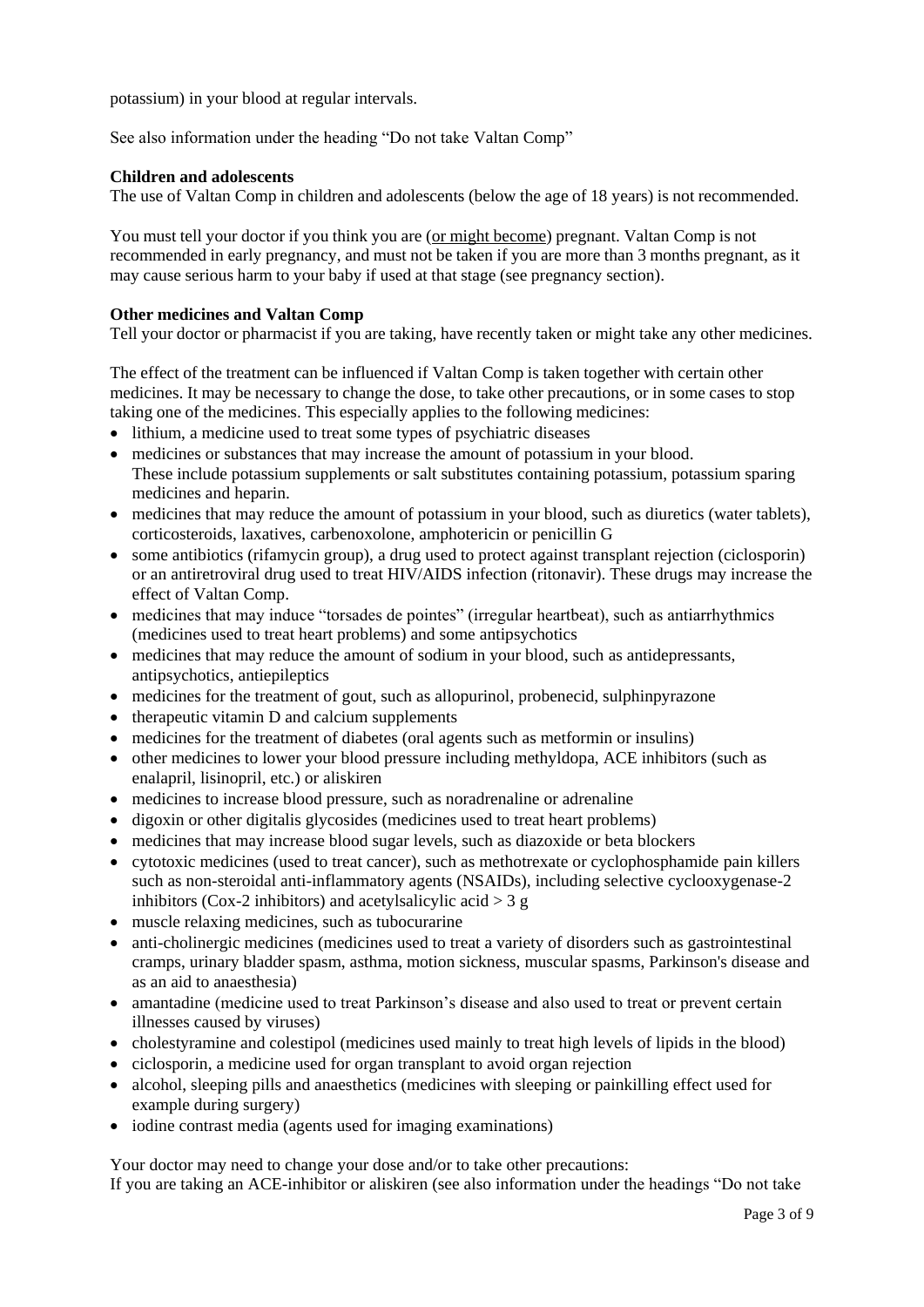Valtan Comp" and "Warnings and precautions")

### **Valtan Comp with food and alcohol**

You can take Valtan Comp with or without food.

Avoid taking alcohol until you have talked to your doctor. Alcohol may make your blood pressure fall more and/or increase the risk of you becoming dizzy or feeling faint.

#### **Pregnancy and breast-feeding**

If you are pregnant or breast-feeding, think you may be pregnant or are planning to have a baby, ask your doctor or pharmacist for advice before taking this medicine.

### **You must tell your doctor if you think that you are (or might become) pregnant**

Your doctor will normally advise you to stop taking Valtan Comp before you become pregnant or as soon as you know you are pregnant, and will advise you to take another medicine instead of Valtan Comp. Valtan Comp is not recommended in early pregnancy and must not be taken when more than 3 months pregnant, as it may cause serious harm to your baby if it is used after the third month of pregnancy.

#### **Tell your doctor if you are breast-feeding or about to start breast-feeding**

Valtan Comp is not recommended for mothers who are breast-feeding, and your doctor may choose another treatment for you if you wish to breast-feed, especially if your baby is newborn, or was born prematurely.

#### **Driving and using machines**

Before you drive a vehicle, use tools or operate machines or carry out other activities that require concentration, make sure you know how Valtan Comp affects you. Like many other medicines used to treat high blood pressure, Valtan Comp may occasionally cause dizziness and affect the ability to concentrate.

### **Valtan Comp contains lactose (milk sugar) and sodium**

If you have been told by your doctor that you have an intolerance to some sugars, contact your doctor before taking this medicinal product.

This medicine contains less than 1 mmol sodium (23 mg) per tablet, that is to say essentially 'sodiumfree'.

### **3. How to take Valtan Comp**

Always take Valtan Comp exactly as your doctor has told you. Check with your doctor or pharmacist if you are not sure.

People with high blood pressure often do not notice any signs of this problem. Many may feel quite normal. This makes it all the more important for you to keep your appointments with your doctor even if you are feeling well.

Your doctor will tell you exactly how many tablets of Valtan Comp to take. Depending on how you respond to the treatment, your doctor may suggest a higher or lower dose.

- The usual dose of Valtan Comp is one tablet per day.
- Do not change the dose or stop taking the tablets without consulting your doctor.
- The medicine should be taken at the same time each day, usually in the morning.
- You can take Valtan Comp with or without food.
- Swallow the tablet with a glass of water.

### **If you take more Valtan Comp than you should**

If you experience severe dizziness and/or fainting, lay down and contact your doctor immediately. If you have accidentally taken too many tablets, contact your doctor, pharmacist or hospital.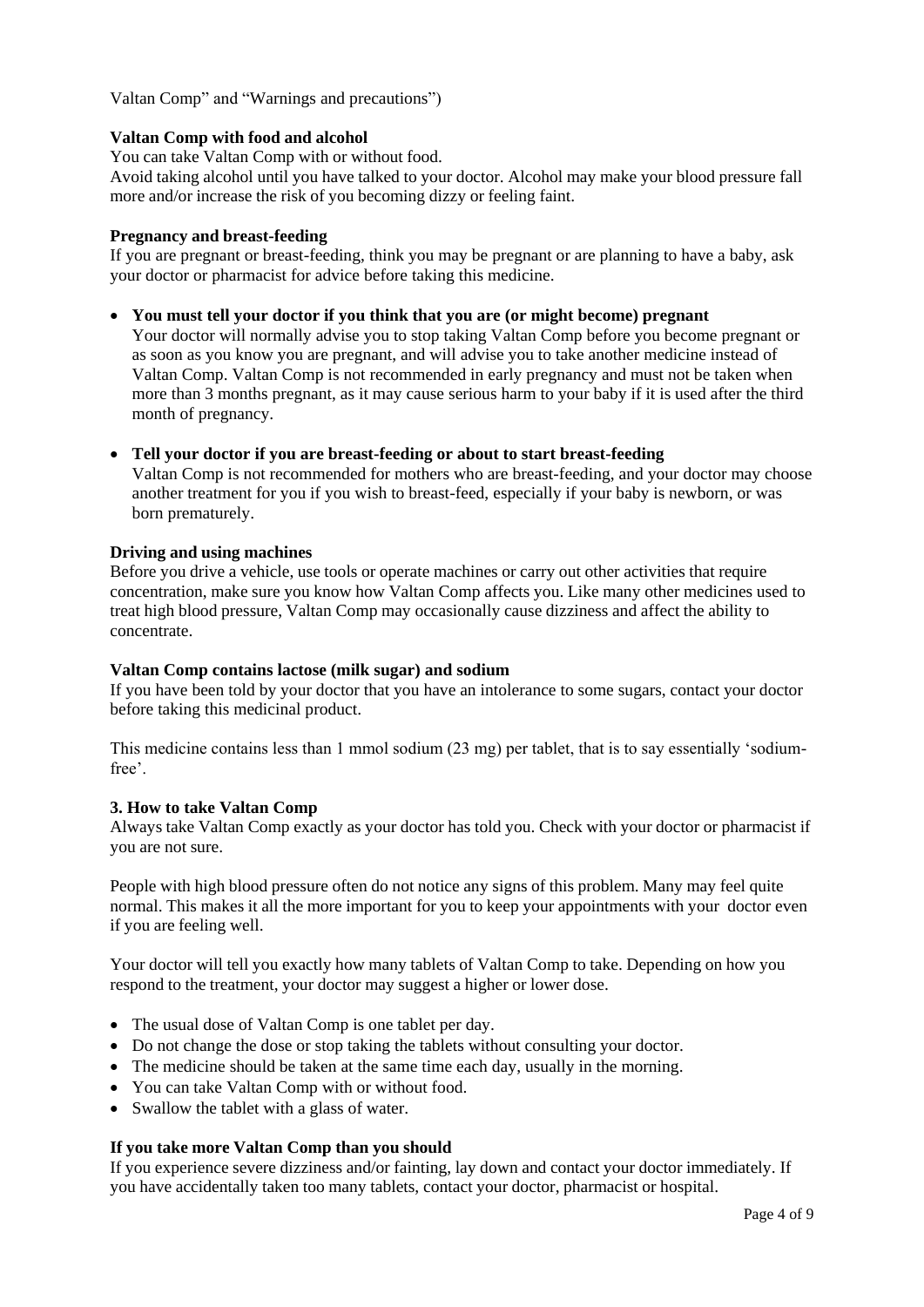# **If you forget to take Valtan Comp**

If you forget to take a dose, take it as soon as you remember. However, if it is almost time for your next dose, skip the dose you missed.

Do not take a double dose to make up for a forgotten dose.

#### **If you stop taking Valtan Comp**

Stopping your treatment with Valtan Comp may cause your high blood pressure to get worse. Do not stop taking your medicine unless your doctor tells you to.

#### **If you have any further questions on the use of this medicine, ask your doctor or pharmacist.**

#### **4. Possible side effects**

Like all medicines, this medicine can cause side effects, although not everybody gets them.

#### **Some side effects can be serious and need immediate medical attention:**

- You should see your doctor immediately if you experience symptoms of angioedema, such as:
	- swollen face, tongue or pharynx
	- difficulty in swallowing
	- hives and difficulties in breathing
- Severe skin disease that causes rash, red skin, blistering of the lips, eyes or mouth, skin peeling, fever (toxic epidermal necrolysis)
- Decrease in vision or pain in your eyes due to high pressure (possible signs of fluid accumulation in the vascular layer of the eye (choroidal effusion) or acute angle-closure glaucoma)
- Fever, sore throat, more frequent infections (agranulocytosis)
- Acute respiratory distress (signs include severe shortness of breath, fever, weakness, and confusion).

These side effects are very rare or of frequency not known.

## **If you get any of these symptoms, stop taking Valtan Comp and contact your doctor straight away (see also section 2 "Warnings and precautions").**

### **Other side effects include:**

### *Uncommon (may affect up to 1 in 100 people):*

- $\bullet$  cough
- low blood pressure
- light-headedness
- dehydration (with symptoms of thirst, dry mouth and tongue, infrequent urination, dark coloured urine, dry skin)
- muscle pain
- tiredness
- tingling or numbness
- blurred vision
- noises (e.g. hissing, buzzing) in ears

### *Very rare (may affect up to 1 in 10 000 people):*

- dizziness
- diarrhoea
- $\bullet$  joint pain

### *Not known (frequency cannot be estimated from the available data):*

- breathing difficulty
- severely decreased urine output
- low level of sodium in the blood (which can trigger tiredness, confusion, muscle twitching and/or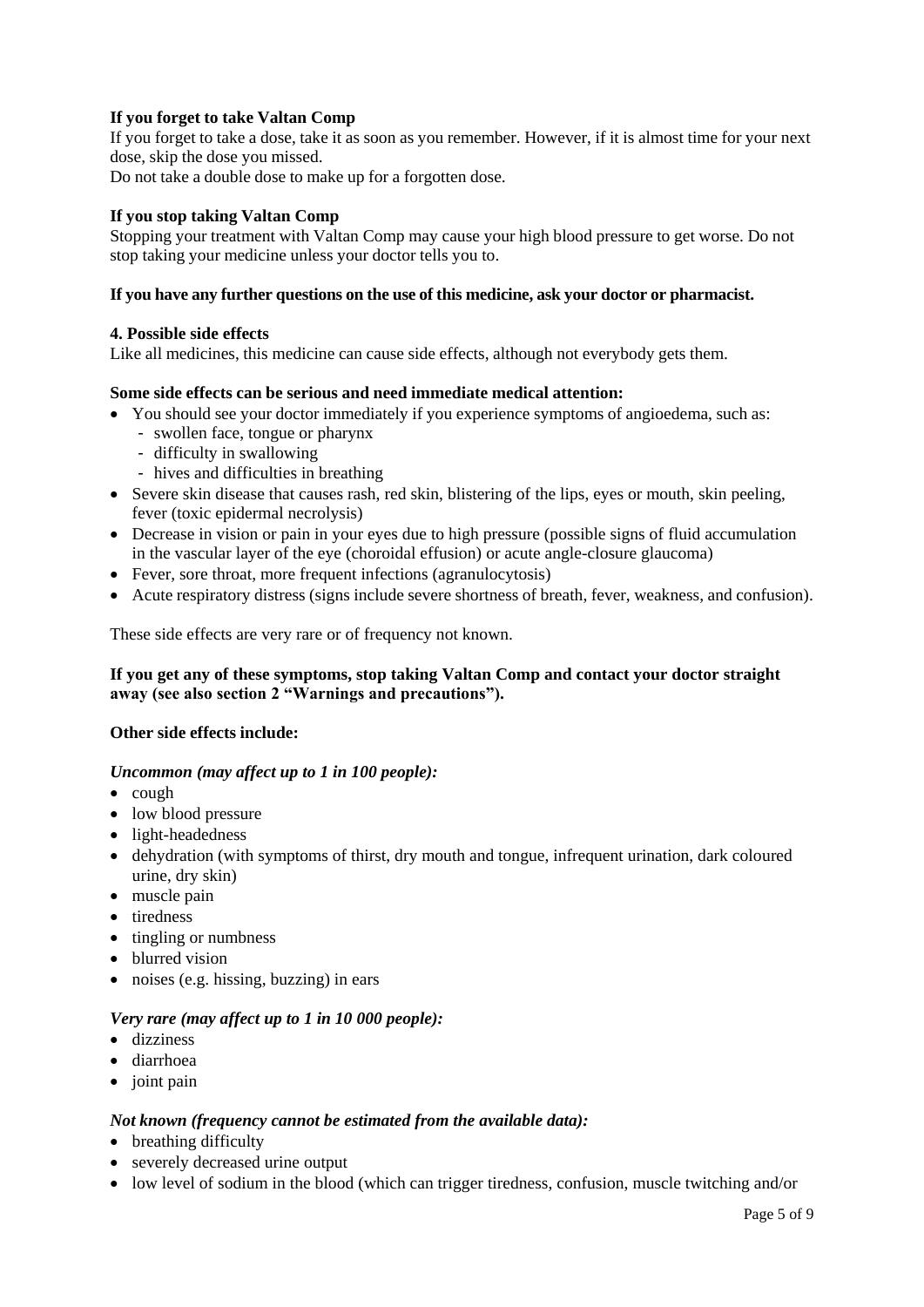convulsions in severe cases)

- low level of potassium in the blood (sometimes with muscle weakness, muscle spasms, abnormal heart rhythm)
- low level of white cells in the blood (with symptoms such as fever, skin infections, sore throat or mouth ulcers due to infections, weakness)
- the level of bilirubin increased in blood (which can, in severe cases, trigger yellow skin and eyes)
- the level of blood urea, nitrogen and creatinine increased in blood (which can indicate abnormal kidney function)
- the level of uric acid in blood increased (which can, in severe cases, trigger gout)
- syncope (fainting)

# **The following side effects have been reported with products containing valsartan or hydrochlorothiazide alone:**

### Valsartan

### *Uncommon (may affect up to 1 in 100 people):*

- spinning sensation
- abdominal pain

### *Not known (frequency cannot be estimated from the available data):*

- blistering skin (sign of dermatitis bullous)
- skin rash with or without itching together with some of the following signs or symptoms: fever, joint pain, muscle pain, swollen lymph nodes and/or flu-like symptoms
- rash, purplish-red spots, fever, itching (symptoms of inflammation of blood vessels)
- low level of blood platelets (sometimes with unusual bleeding or bruising)
- high level of potassium in the blood (sometimes with muscle spasms, abnormal heart rhythm)
- allergic reactions (with symptoms such as rash, itching, hives, difficulty breathing or swallowing, dizziness)
- swelling mainly of the face and throat, rash, itching
- elevation of liver function values
- the level of haemoglobin decreased and the percentage of red cells decreased in the blood (which both can, in severe cases, trigger an anaemia).
- kidney failure
- low level of sodium in the blood (which can trigger tiredness, confusion, muscle twitching and/or convulsions in severe cases)

### Hydrochlorothiazide

### *Very common (may affect more than 1 in 10 people):*

- low level of potassium in the blood
- increase of lipids in the blood

### *Common (may affect up to 1 in 10 people):*

- low level of sodium in the blood
- low level of magnesium in the blood
- high level of uric acid in the blood
- itchy rash and other types of rash
- reduced appetite
- mild nausea and vomiting
- dizziness, fainting on standing up
- inability to achieve or maintain erection

### *Rare (may affect up to 1 in 1 000 people):*

swelling and blistering of the skin (due to increased sensitivity to sun)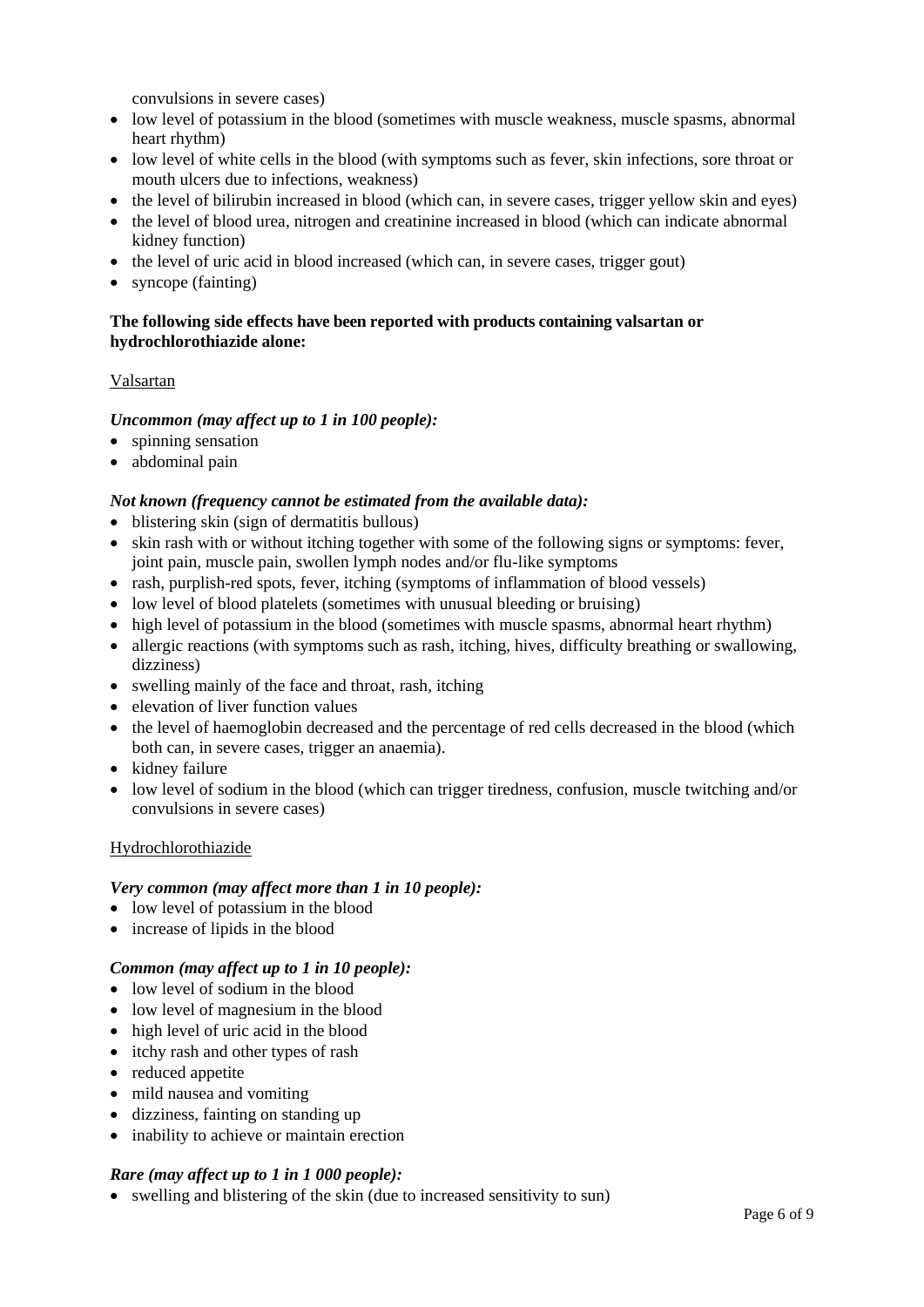- high level of calcium in the blood
- high level of sugar in the blood
- sugar in the urine
- worsening of diabetic metabolic state
- constipation, diarrhoea, discomfort of the stomach or bowels, liver disorders which can occur together with yellow skin and eyes
- irregular heartbeat
- headache
- sleep disturbances
- sad mood (depression)
- low level of blood platelets (sometimes with bleeding or bruising underneath the skin)
- dizziness
- tingling or numbness
- vision disorder

## *Very rare (may affect up to 1 in 10 000 people):*

- inflammation of blood vessels with symptoms such as rash, purplish-red spots, fever (vasculitis)
- rash, itching, hives, difficulty breathing or swallowing, dizziness (hypersensitivity reactions)
- facial rash, joint pain, muscle disorder, fever (lupus erythematosus)
- severe upper stomach pain (pancreatitis)
- difficulty breathing with fever, coughing, wheezing, breathlessness (respiratory distress including pneumonitis and pulmonary oedema)
- pale skin, tiredness, breathlessness, dark urine (haemolytic anaemia)
- fever, sore throat or mouth ulcers due to infections (leukopenia)
- confusion, tiredness, muscle twitching and spasm, rapid breathing (hypochloraemic alkalosis)

## *Not known (frequency cannot be estimated from the available data):*

- weakness, bruising and frequent infections (aplastic anaemia)
- severely decreased urine output (possible signs of renal disorder or renal failure)
- rash, red skin, blistering of the lips, eyes or mouth, skin peeling, fever (possible signs of erythema multiforme)
- muscle spasm
- $\bullet$  fever (pyrexia)
- weakness (asthenia)
- skin and lip cancer (non-melanoma skin cancer)

### **Reporting of side effects**

If you get any side effects, talk to your doctor, pharmacist or nurse. This includes any possible side effects not listed in this leaflet. You can also report side effects directly via the national reporting system:

HPRA Pharmacovigilance

Website: [www.hpra.ie](http://www.hpra.ie/)

By reporting side effects you can help provide more information on the safety of this medicine.

### **5. How to store Valtan Comp**

Keep this medicine out of the sight and reach of children.

Do not use this medicine after the expiry date which is stated on the pack. The expiry date refers to the last day of that month.

Do not store Valtan Comp above 30°C.

Do not use any Valtan Comp pack that is damaged or shows signs of tampering.

Do not throw away any medicines via wastewater or household waste. Ask your pharmacist how to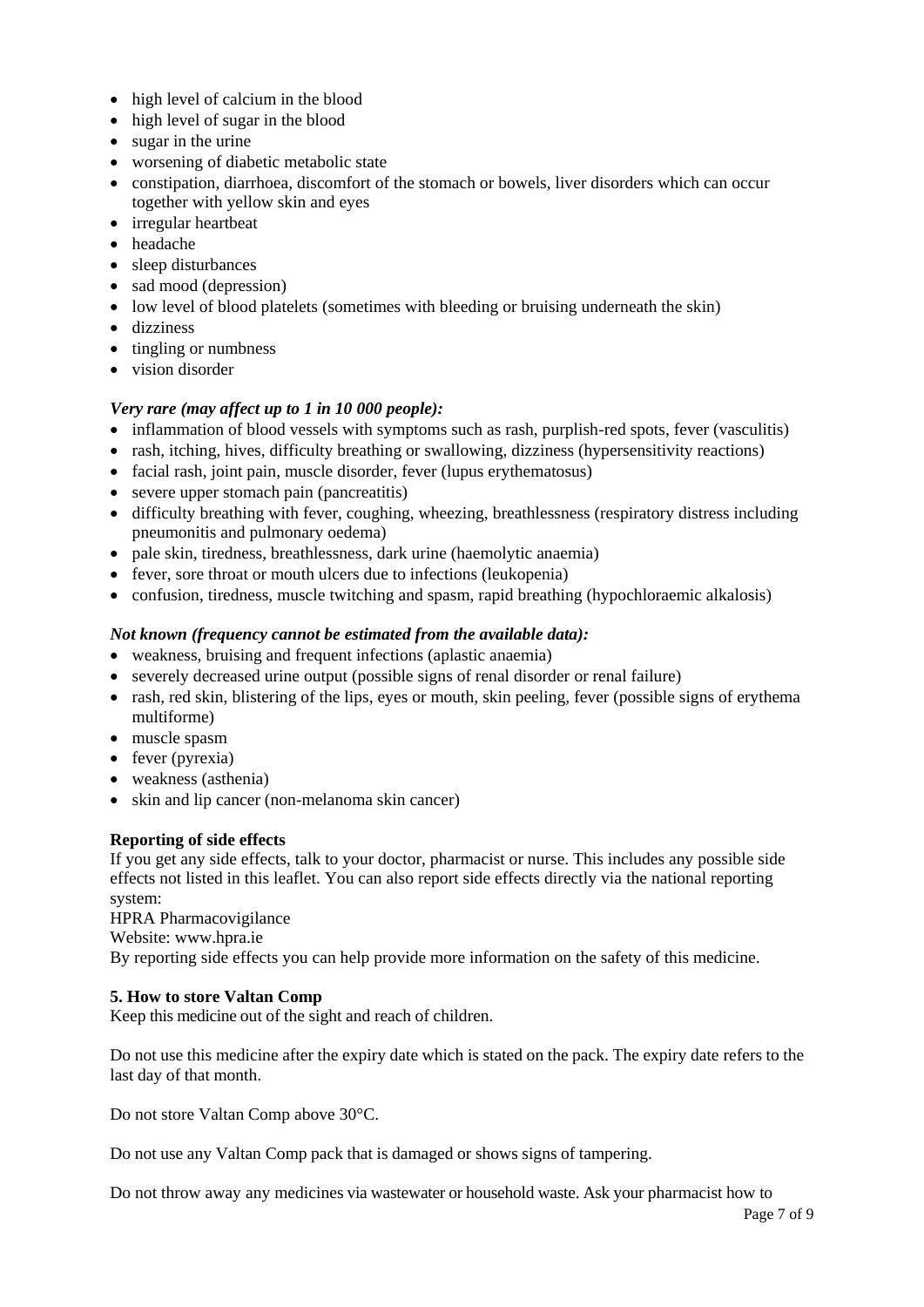throw away medicines you no longer use. These measures will help protect the environment.

# **6. Contents of the pack and other information**

**What Valtan Comp contains**

The active substances are:

- valsartan
- hydrochlorothiazide

Each tablet contains 80 mg of valsartan and 12.5 mg of hydrochlorothiazide. The other ingredients in the tablet core are:

- Lactose monohydrate
- Powdered cellulose
- Hypromellose
- Croscarmellose sodium
- Anhydrous colloidal silica
- Magnesium stearate

The other ingredients in the film coating are:

- Hypromellose
- Macrogol 8000
- $\bullet$  Titanium dioxide (E171)
- Talc
- Red iron oxide (E172)

## **What Valtan Comp looks like and contents of the pack**

Valtan Comp 80 mg/12.5 mg film-coated tablets are pink, oblong and biconvex in shape.

Valtan Comp 80 mg/12.5 mg film-coated tablets are packaged in PVC/PVDC aluminium blister packs containing 10, 14, 28, 30, 50, 56, 90, 98 and 100 tablets.

Not all pack sizes may be marketed.

### **Marketing Authorisation Holder**

Clonmel Healthcare Ltd, Waterford Road, Clonmel, Co. Tipperary, Ireland

### **Manufacturers**

Centrafarm Services BV, Nieuwe Donk 9, 4879 AC Etten Leur, The Netherlands Clonmel Healthcare Ltd, Waterford Road, Clonmel, Co. Tipperary, Ireland Eurogenerics N.V., Heizel Esplanade Heysel b 22, B-1020 Brussels, Belgium LAMP S. Prospero S.p.A., Via della Pace, 25/A, I-41030 San Prospero (Modena), Italy PharmaCoDane ApS, Marielundvej 46A, DK-2730 Herlev, Denmark STADA Arzneimittel AG, Stadastr. 2-18, D-61118 Bad Vilbel, Germany STADA Arzneimittel GmbH, Muthgasse 36/2, A-1190 Wien, Austria

#### **This medicinal product is authorised in the Member States of the EEA under the following names:**

| Austria    | Valsartan HCT STADA 80 mg/12.5 mg Filmtabletten                           |
|------------|---------------------------------------------------------------------------|
| Belgium    | Co-Valsartan EG 80 mg/12.5 mg filmomhulde tabletten                       |
| Bulgaria   | Valsavil Comp 80 mg/12.5 mg филмирани таблетки                            |
| Denmark    | Valsartore Comp 80 mg/12.5 mg filmovertrukne tabletter                    |
| Finland    | Valsartore Comp 80 mg/12.5 mg tabletti, kalvopäälllysteinen               |
| Germany    | Valsartan/HCT STADA 80 mg/12.5 mg Filmtabletten                           |
| Ireland    | Valtan Comp 80 mg/12.5 mg film-coated tablets                             |
| Italy      | Valsartan Idroclorotiazide EG 80 mg/12.5 mg compresse rivestite con film  |
| Luxembourg | Co-Valsartan EG 80 mg/12.5 mg comprimés pelliculés                        |
| Portugal   | Valsartan + Hidroclorotiazida Ciclum 80 mg/12.5 mg comprimidos revestidos |
|            | Page 8 of 9                                                               |